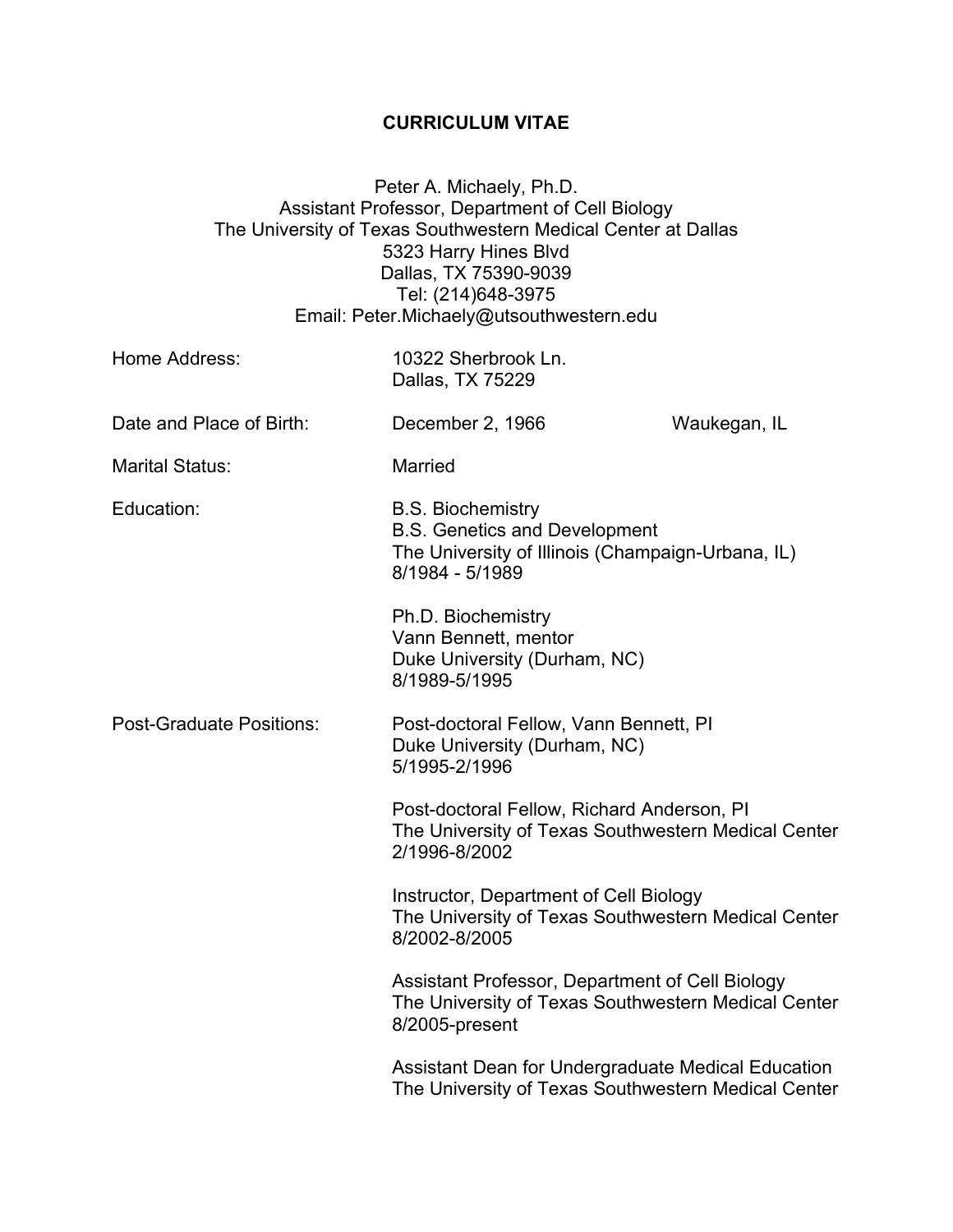## 1/2018-present

| AHA-17GRNT33650076 (PI)<br><b>AHA Grant-in-Aid</b>                                                                                                  | \$70,000/yr Direct<br>2017-2019                                                                                                                                                                                    |
|-----------------------------------------------------------------------------------------------------------------------------------------------------|--------------------------------------------------------------------------------------------------------------------------------------------------------------------------------------------------------------------|
| R01-HL085218 (PI)<br><b>NIH/NHLBI</b>                                                                                                               | \$150,000/yr Direct<br>2007-2017                                                                                                                                                                                   |
| 0665106Y (PI)<br><b>AHA Beginning Grant-in-Aid</b><br>2006<br>Characterization of VLDL uptake by the LDLR                                           |                                                                                                                                                                                                                    |
| 1004523 (PI)<br><b>NSF</b>                                                                                                                          | \$88,243/yr Direct<br>2010-2013                                                                                                                                                                                    |
| <b>NIH/NCI</b>                                                                                                                                      | 2011-2013                                                                                                                                                                                                          |
| Zhenze Zhao                                                                                                                                         | 2006-2011                                                                                                                                                                                                          |
| Siriya Thammachat                                                                                                                                   | 2010-2011                                                                                                                                                                                                          |
| Shakena Cobb<br>Drake LeBrun<br>Anandini Rao<br>Julia Fritz<br>Benjamin Elberson<br><b>Alexander Justin</b><br>Herenia Espitia Armenta<br>Zixiao Li | Summer 2009<br>Summer 2009<br>Summer 2010<br>Summer 2010<br>Summer 2011<br>Summer 2012<br>Summer 2013<br>Summer 2013                                                                                               |
| <b>Hyeilin Ham</b><br>Austin Potts (Chair)                                                                                                          | 2010<br>2011                                                                                                                                                                                                       |
| Yair Peres (Chair)                                                                                                                                  | 2011-2015                                                                                                                                                                                                          |
| UTSW med student interviews<br>UTSW graduate students                                                                                               | 2009-present<br>2010-present                                                                                                                                                                                       |
| <b>AHA</b><br><b>ASBMB</b>                                                                                                                          |                                                                                                                                                                                                                    |
|                                                                                                                                                     | Differential sorting of the LDLR by ARH and dab2<br>Characterization of the role of ARH on LDLR function<br>Development of ANK-repeat proteins as nanosprings<br>P01 CA130821 (Lopa Mishra, PI) \$45,000/yr Direct |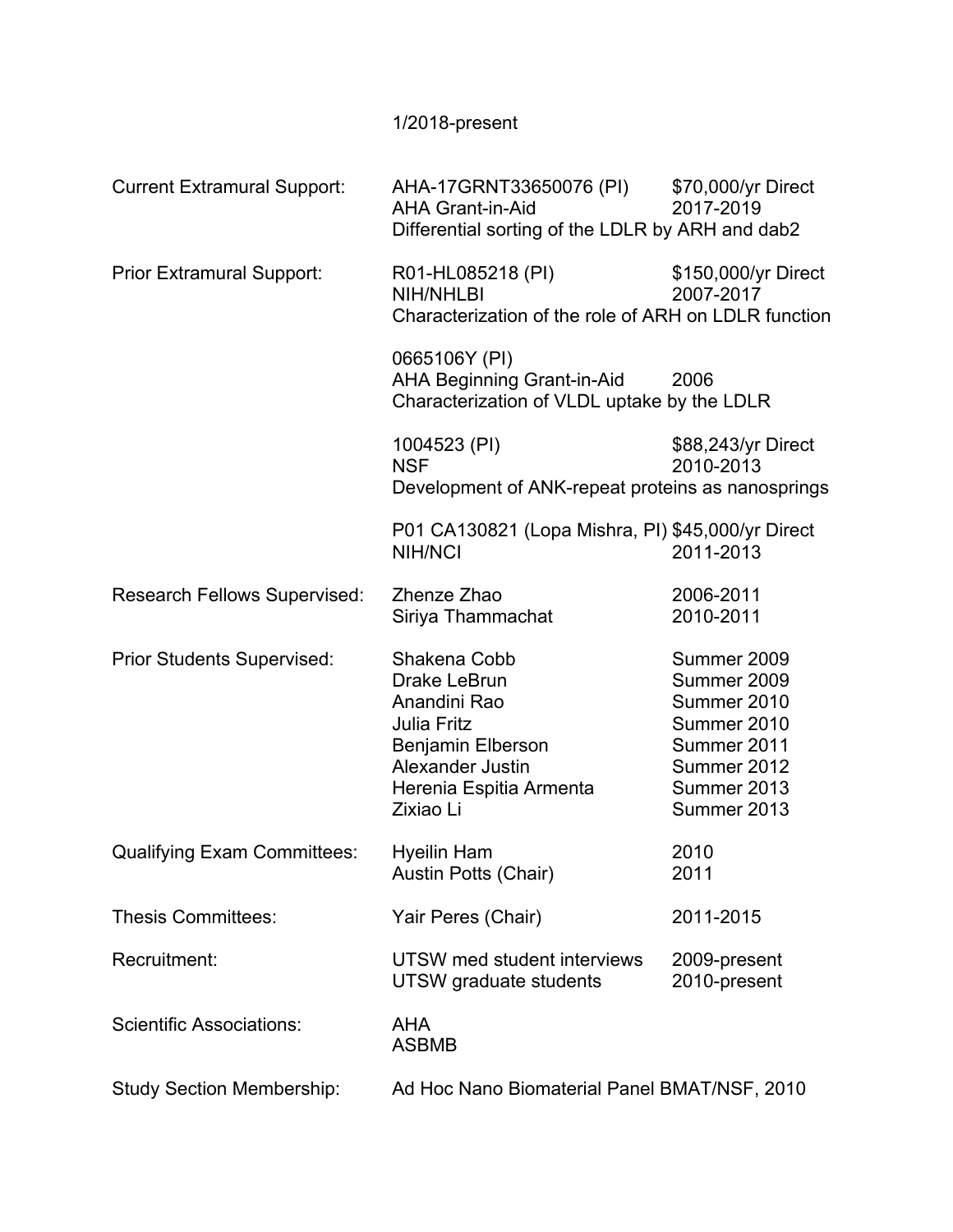|                                  | NIH Panel ZHL1 CSR-P 2011-present                                                                                                                                                                                                                                                                                                                                                                                                                                                                                                                                                                                                                                             |                                                                                                                                                                                               |  |
|----------------------------------|-------------------------------------------------------------------------------------------------------------------------------------------------------------------------------------------------------------------------------------------------------------------------------------------------------------------------------------------------------------------------------------------------------------------------------------------------------------------------------------------------------------------------------------------------------------------------------------------------------------------------------------------------------------------------------|-----------------------------------------------------------------------------------------------------------------------------------------------------------------------------------------------|--|
| <b>Plenary Talks:</b>            | Red Cell Gordon Conference, 1995<br>Red Cell Gordon Conference, 2001<br>Lipoprotein Gordon Conference, 2010<br><b>ASCB Annual Meeting, 2012</b>                                                                                                                                                                                                                                                                                                                                                                                                                                                                                                                               |                                                                                                                                                                                               |  |
| <b>Invited Talks:</b>            | Cleveland Clinic, Dept of Cell Biology, 2009<br>MD Anderson, Dept of Gastroenterology, Hepatology<br>and Nutrition, 2011<br>CHORI, Center for Prevention of Obesity,<br>Cardiovascular Disease and Diabetes, 2012                                                                                                                                                                                                                                                                                                                                                                                                                                                             |                                                                                                                                                                                               |  |
| Teaching:                        | <b>UTSW Medical School</b><br>Lecturer, MS1: Biology of Cells & Tissues<br>(Medical Histology)<br>Director and lecturer, PC1: Cells<br>Director and lecturer, PC1: Microanatomy<br>(Medical Histology)<br>Lecturer, PC1: Organisms and Hosts<br>Lecturer, PC2: Musculoskeletal-skin<br>Lecturer, PC2: Hematopoietic System<br>Lecturer, PC2: Pulmonary<br>Lecturer, PC2: Renal/GU<br>Lecturer, PC3: GI/Nutrition<br><b>UTSW Graduate School, Biological Chemistry</b><br><b>Journal Club</b><br><b>UTSW Graduate School, Core Course</b><br><b>Ethics</b><br>Awards:<br><b>Outstanding Teacher award</b><br><b>Outstanding Teacher award</b><br>Outstanding Teacher award (4) | 2008-2015<br>2015-present<br>2015-present<br>2016-present<br>2016-present<br>2016-present<br>2016-present<br>2017-present<br>2016-present<br>2010, 2015<br>2010, 2012<br>2012<br>2016<br>2017 |  |
| <b>Institutional Committees:</b> | <b>UTSW Curriculum Reform Committee</b><br><b>BSF</b> subsection<br><b>FBS</b> subsection<br><b>UTSW Student Promotions Committee</b><br><b>UTSW Pre-clerkship Committee</b>                                                                                                                                                                                                                                                                                                                                                                                                                                                                                                  | 2014-2015<br>2014-2015<br>2015-present<br>2015-present                                                                                                                                        |  |

Published Research Publications:

1: Tompkins MB, Pang VF, **Michaely PA**, Feinmehl RI, Basgall EJ, Baszler TV, Zachary JF, Tompkins WA. Feline cytotoxic large granular lymphocytes induced by recombinant human IL-2. J Immunol. 1989 143: 749-54. PMID: 2544649.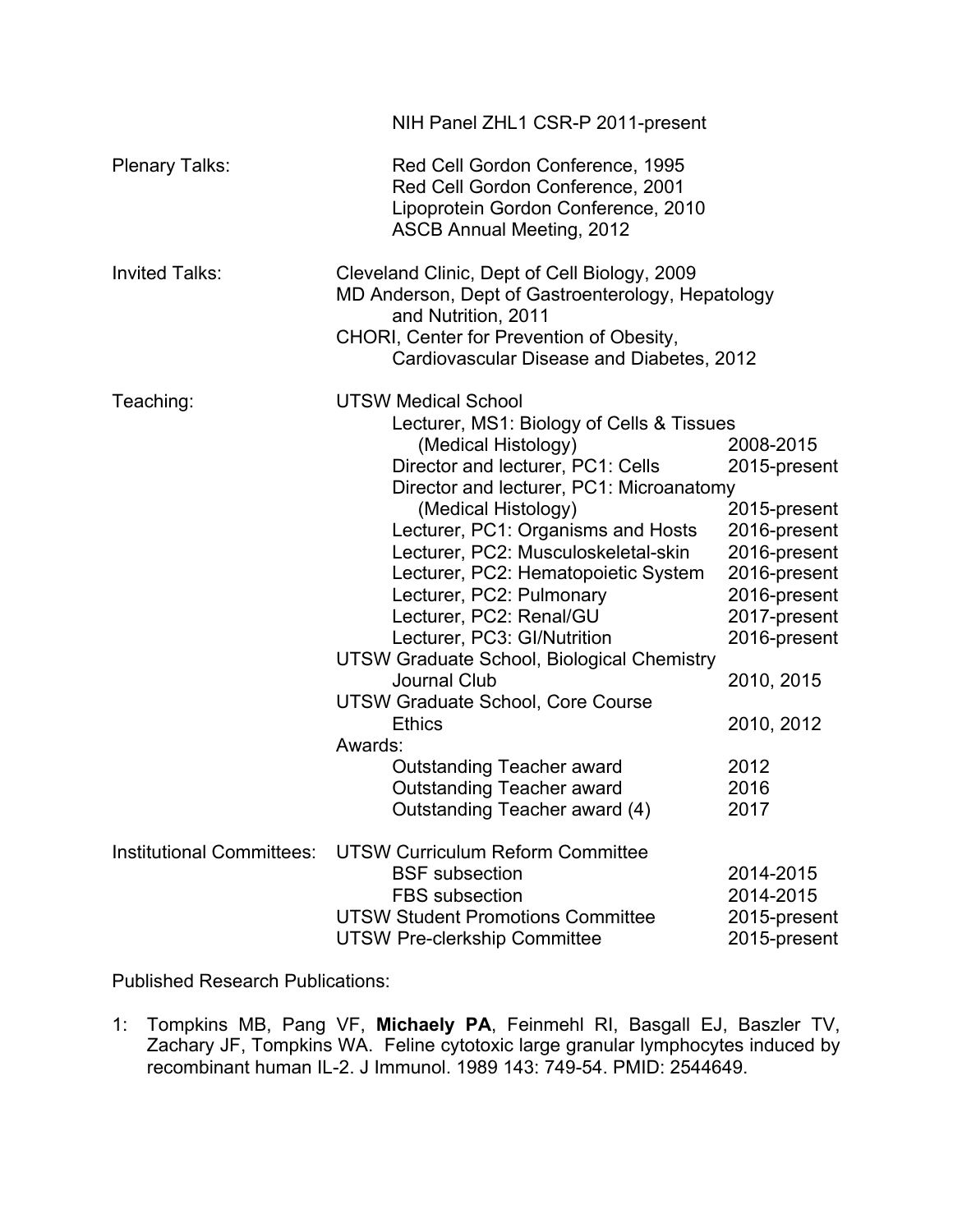- 2: **Michaely P**, Bennett V. The ANK repeat: a ubiquitous motif involved in macromolecular recognition. Trends Cell Biol. 1992 2: 127-9. PMID: 14731966. doi: 10.1016/0962-8924(92)90084-Z. (review)
- 3: **Michaely P**, Bennett V. The membrane-binding domain of ankyrin contains four independently folded subdomains, each comprised of six ankyrin repeats. J Biol Chem. 1993 268: 22703-9. PMID: 8226780.
- 4: **Michaely P**, Bennett V. The ANK repeats of erythrocyte ankyrin form two distinct but cooperative binding sites for the erythrocyte anion exchanger. J Biol Chem. 1995 270: 22050-7. PMID: 7665627. doi: 10.1074/jbc.270.37.22050.
- 5: **Michaely P**, Bennett V. Mechanism for binding site diversity on ankyrin. Comparison of binding sites on ankyrin for neurofascin and the Cl-/HCO3- anion exchanger. J Biol Chem. 1995 270: 31298-302. PMID: 8537399. doi: 10.1074/jbc.270.52.31298.
- 6: **Michaely P**, Mineo C, Ying YS, Anderson RG. Polarized distribution of endogenous Rac1 and RhoA at the cell surface. J Biol Chem. 1999 274: 21430-6. PMID: 10409706. doi: 10.1074/jbc.274.30.21430.
- 7: **Michaely P**, Kamal A, Anderson RG, Bennett V. A requirement for ankyrin binding to clathrin during coated pit budding. J Biol Chem. 1999 274: 35908-13. PMID: 10585476. doi: 10.1074/jbc.274.50.35908.
- 8: Liu P, Wang P, **Michaely P**, Zhu M, Anderson RG. Presence of oxidized cholesterol in caveolae uncouples active platelet-derivedgrowth factor receptors from tyrosine kinase substrates. J Biol Chem. 2000 275: 31648-54. PMID: 10918056. doi: 10.1074/jbc.M004599200.
- 9: He G, Gupta S, Yi M, **Michaely P**, Hobbs HH, Cohen JC. ARH is a modular adaptor protein that interacts with the LDL receptor, clathrin, and AP-2. J Biol Chem. 2002 277: 44044-9. PMID: 12221107. doi: 10.1074/jbc.M208539200.
- 10: **Michaely P**, Tomchick DR, Machius M, Anderson RG. Crystal structure of a 12 ANK repeat stack from human ankyrinR. EMBO J. 2002 21: 6387-96. PMID: 12456646. PMCID: PMC136955. doi: 10.1093/emboj/cdf651.
- 11: Mohler PJ, Davis JQ, Davis LH, Hoffman JA, **Michaely P**, Bennett V. Inositol 1,4,5 trisphosphate receptor localization and stability in neonatal cardiomyocytes requires interaction with ankyrin-B. J Biol Chem. 2004 279: 12980-7. PMID: 14722080. doi: 10.1074/jbc.M313979200.
- 12: **Michaely P**, Li WP, Anderson RG, Cohen JC, Hobbs HH. The modular adaptor protein ARH is required for LDL binding and internalization, but not for LDL receptor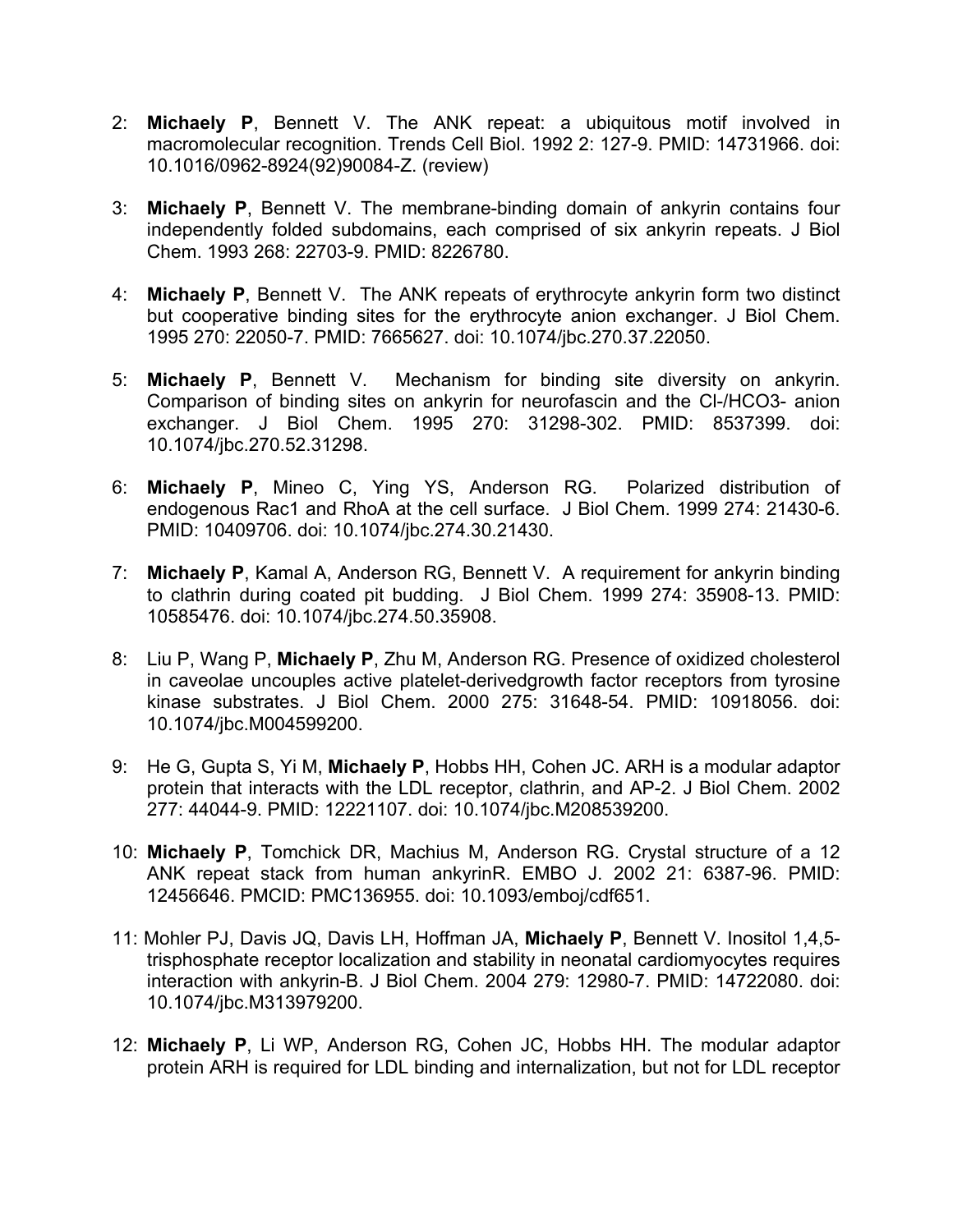clustering in coated pits. J Biol Chem. 2004 279: 34023-31. PMID: 15166224. doi: 10.1074/jbc.M405242200.

- 13: Garuti R, Jones C, Li WP, **Michaely P**, Herz J, Gerard RD, Cohen JC, Hobbs HH. The modular adaptor protein ARH promotes LDLR clustering into clathrin-coated pits. J. Biol. Chem. 2005 280: 40996-1004. PMID: 16179341. doi: 10.1074/jbc.M509394200.
- 14: Yu L, Bharadwaj S, Brown JM, Ma Y, Du W, Davis MA, **Michaely P**, Liu P, Willingham MC, Rudel LL. Cholesterol-regulated translocation of Niemann-Pick C1 like 1 to the cell surface facilitates free cholesterol uptake. J. Biol. Chem. 2006 281: 6616-24. PMID: 16407187. doi: 10.1074/jbc.M511123200.
- 15: Lee G, Abdi K, Jiang Y, **Michaely P**, Bennett V, Marszalek PE. Nanospring behaviour of ankyrin repeats. Nature 2006 440: 246-9. PMID: 16415852. doi: 10.1038/nature04437.
- 16: Jones C, Garuti R, **Michaely P**, Li WP, Maeda N, Cohen JC, Herz J, Hobbs HH. Disruption of LDL but not VLDL clearance in autosomal recessive hypercholesterolemia. J. Clin. Invest. 2007 117: 165-174. PMID: 17200716. PMCID: PMC1716209. doi: 10.1172/JCI29415.
- 17: **Michaely P**, Zhao Z, Li WP, Garuti R, Huang L, Hobbs HH, Cohen JC. Identification of a VLDL-induced, FDNPVY-independent internalization mechanism for the LDLR. EMBO J 2007 26: 3273-82. PMID: 17581630. PMCID: PMC1933400. doi: 10.1038/sj.emboj.7601769.
- 18: Zhao Z, **Michaely P**. The EGF-homology domain of the LDL receptor drives lipoprotein release through an allosteric mechanism involving H190, H562 and H586. J. Biol. Chem. 2008 283: 26528-37. PMID: 18677035. PMCID: PMC2546563. doi: 10.1074/jbc.M804624200.
- 19: Davis L, Abdi K, Machius M, Brautigam C, Tomchick D, Bennett V, **Michaely P**. Localization and structure of the Ankyrin-Binding Site on  $\beta$ 2-spectrin. J Biol Chem. 2009 284: 6982-7. PMID: 19098307. PMCID: PMC2652297. doi: 10.1074/jbc.M809245200.
- 20: Zhao Z, **Michaely P**. The Role of Calcium in Lipoprotein Release by the Low-Density Lipoprotein Receptor. Biochemistry. 2009 48:7313-24. PMID: 19583244. PMCID: PMC2749037. doi: 10.1021/bi900214u.
- 21: Zhao Z, **Michaely P**. Role of an intramolecular contact on lipoprotein uptake by the LDL receptor. Biochim Biophys Acta. 2011 1811:397-408 PMID: 21511053. PMCID: PMC3092732. doi: 10.1016/j.bbalip.2011.04.002.